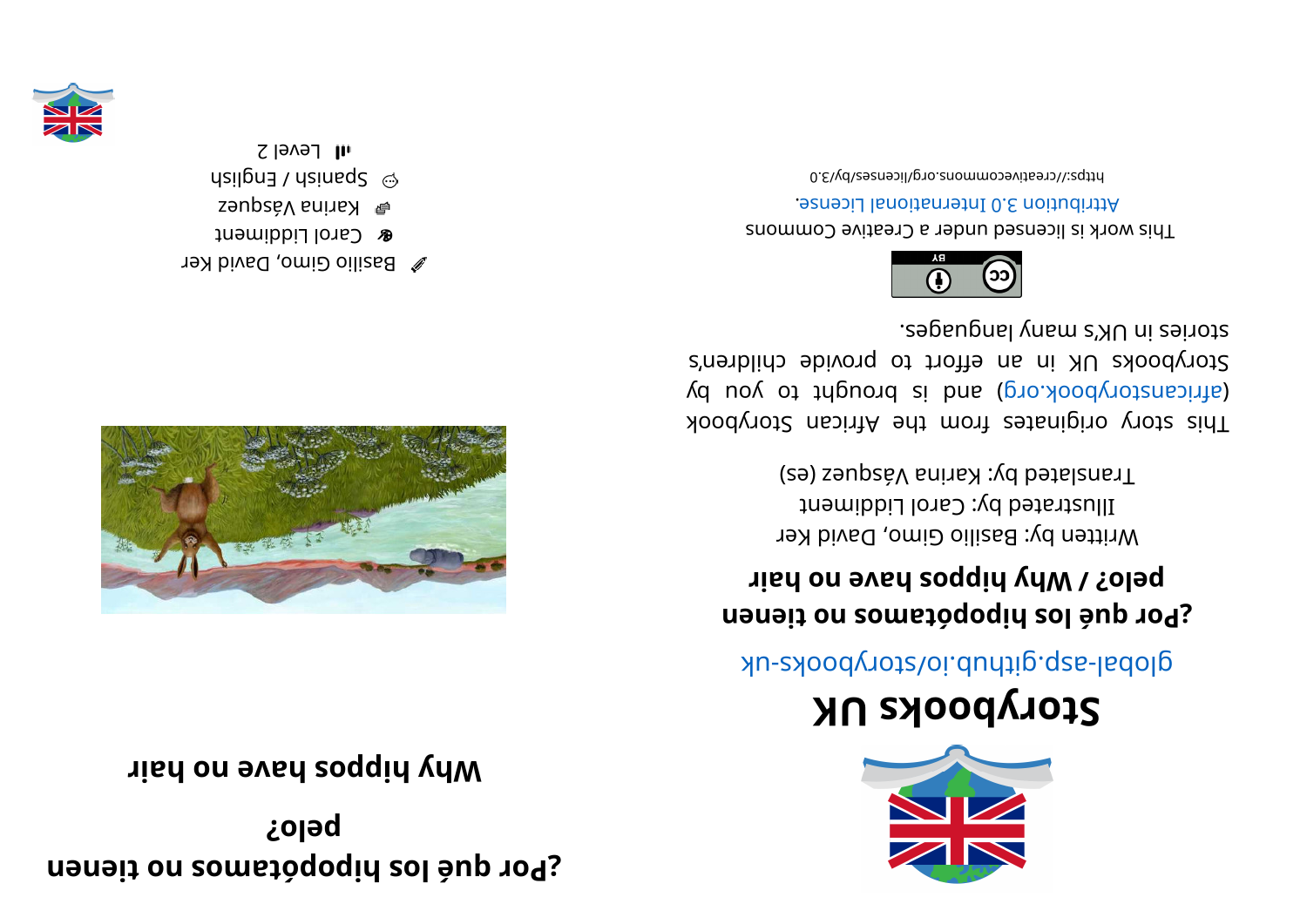

Un día, el Conejo estaba caminando por la ribera.

One day, Rabbit was walking by the riverside.

• • •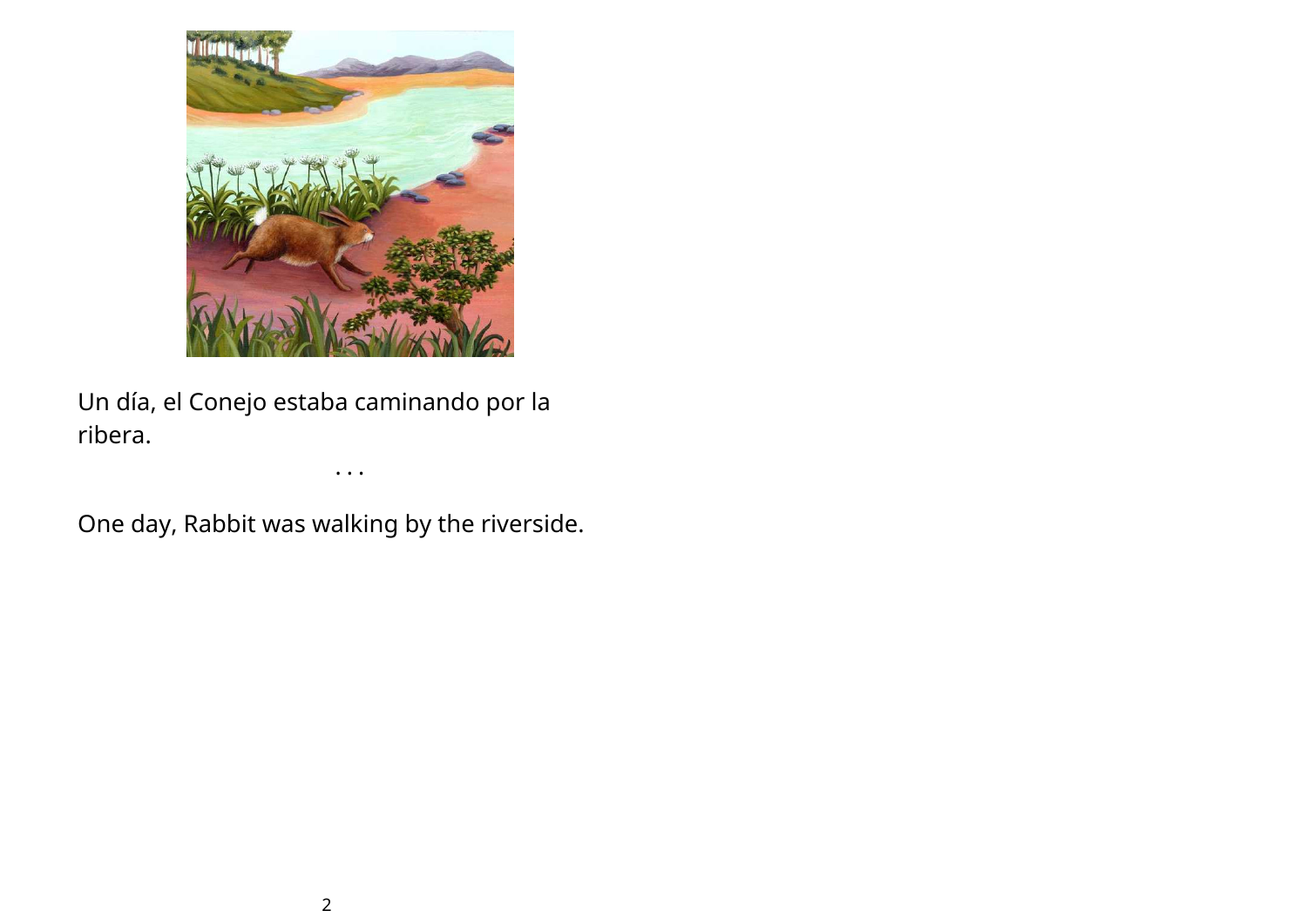

comiendo un poco de césped verde y rico. El Hipopótamo estaba allí también, paseando y

 $\ddotsc$ 

eating some nice green grass. Hippo was there too, going for a stroll and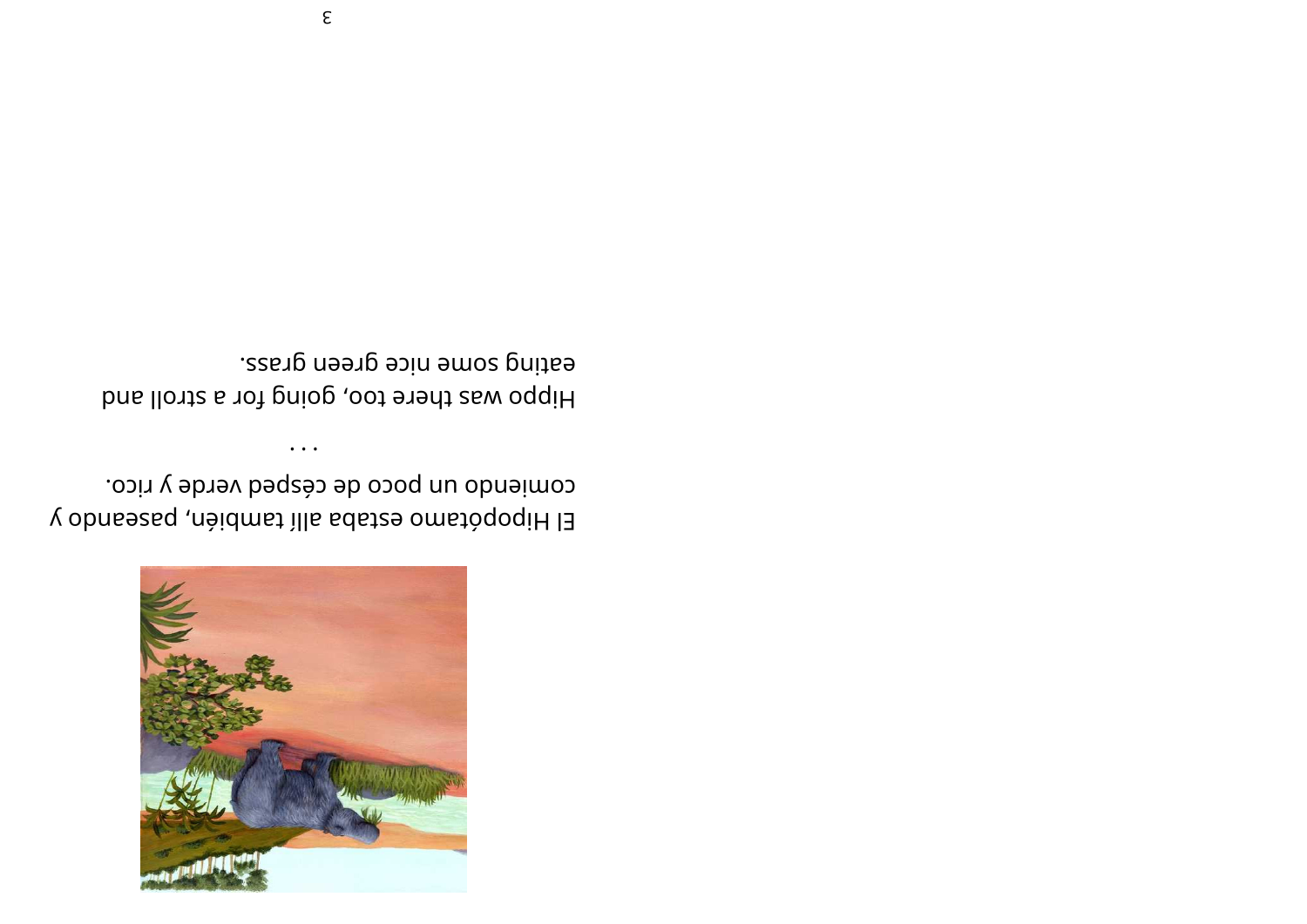



El Hipopótamo no vio que el Conejo estaba allí y le pisó su patita sin querer. El Conejo empezó a gritarle, "¡Oye Hipopótamo! ¿Acaso no puedes ver que estás pisando mi patita?"

• • •

Hippo didn't see that Rabbit was there and she accidentally stepped on Rabbit's foot. Rabbit started screaming at Hippo, "You Hippo! Can't you see that you're stepping on my foot?"

El Conejo estaba muy feliz de que el pelo del Hipopótamo se había quemado. Y hasta el día de hoy, por miedo al fuego, el Hipopótamo nunca se aleja del agua.

Rabbit was happy that Hippo's hair was burned. And to this day, for fear of fire, the hippo never goes far from the water.

• • •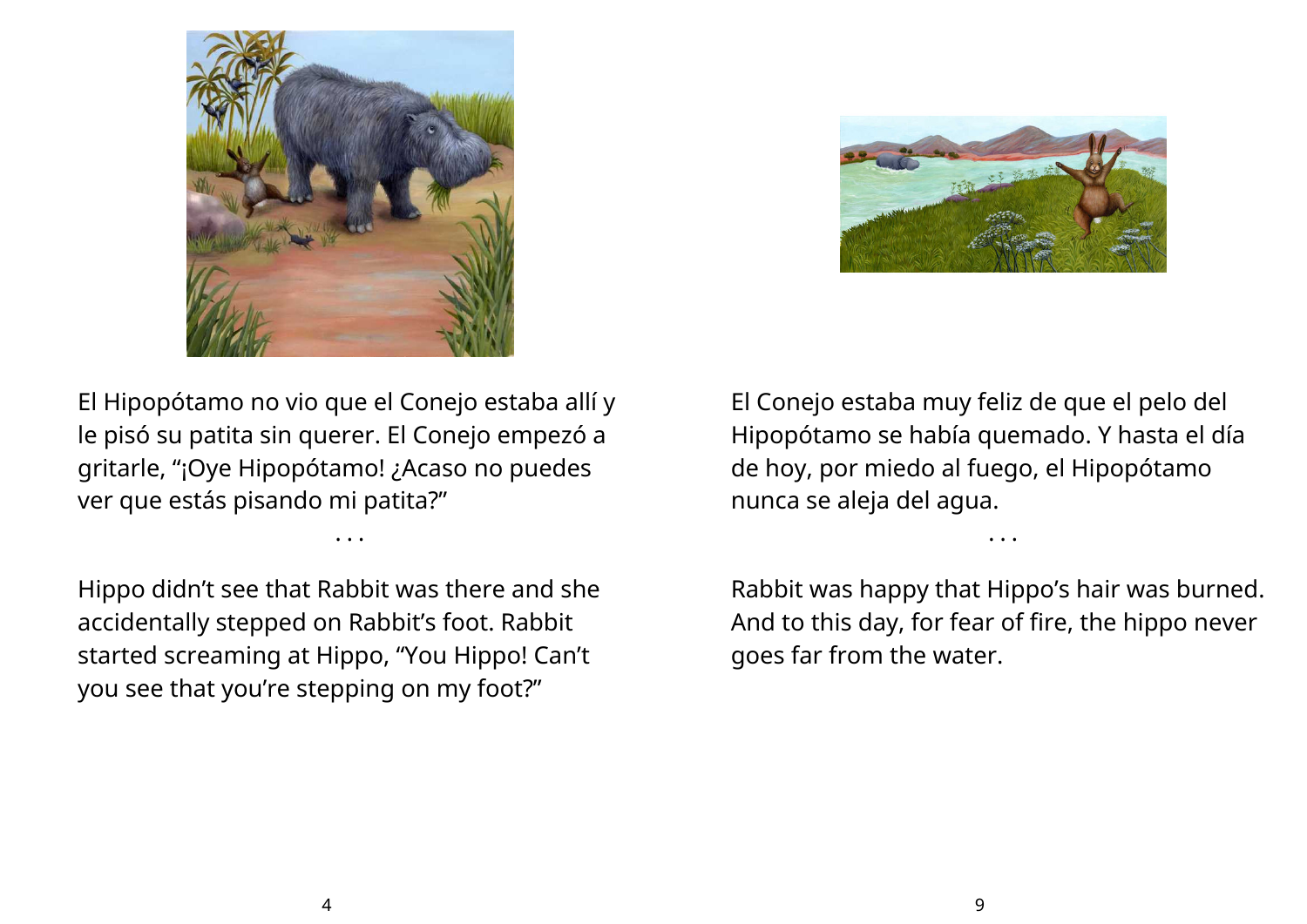



iMi pelo no está! ¡Mi hermoso pelo!" siguió llorand es ded iM; "obas due di fugis" al agua. Todo su pelo se quemo: El Hipopótamo El Hipopótamo comenzó a llorar y corrió directo

all gone! My beautiful hair!" crying, "My hair has burned in the fire! Wy hair is her hair was burned off by the fire. Hippo kept IIA . The wated to cry and ran for the water. All

G2fOj" propósito! ¡Ya verás que algún día pagarás por Pero el Conejo no le creyó y le dijo, "¡Lo hiciste a siento mucho. No te vi. ¡Por favor, perdóname!" El Hipopótamo le pidió disculpas al Conejo: "Lo

doud το buλ<sub>i</sub>, arid that on purpose! Someday, you'll see! You're uoY", oqqiH ta bətuoda əd bas nətzil t'abluow didn't see you. Please forgive me!" But Rabbit I . ynos os m'I" , tiddas ot besipologa oggiH